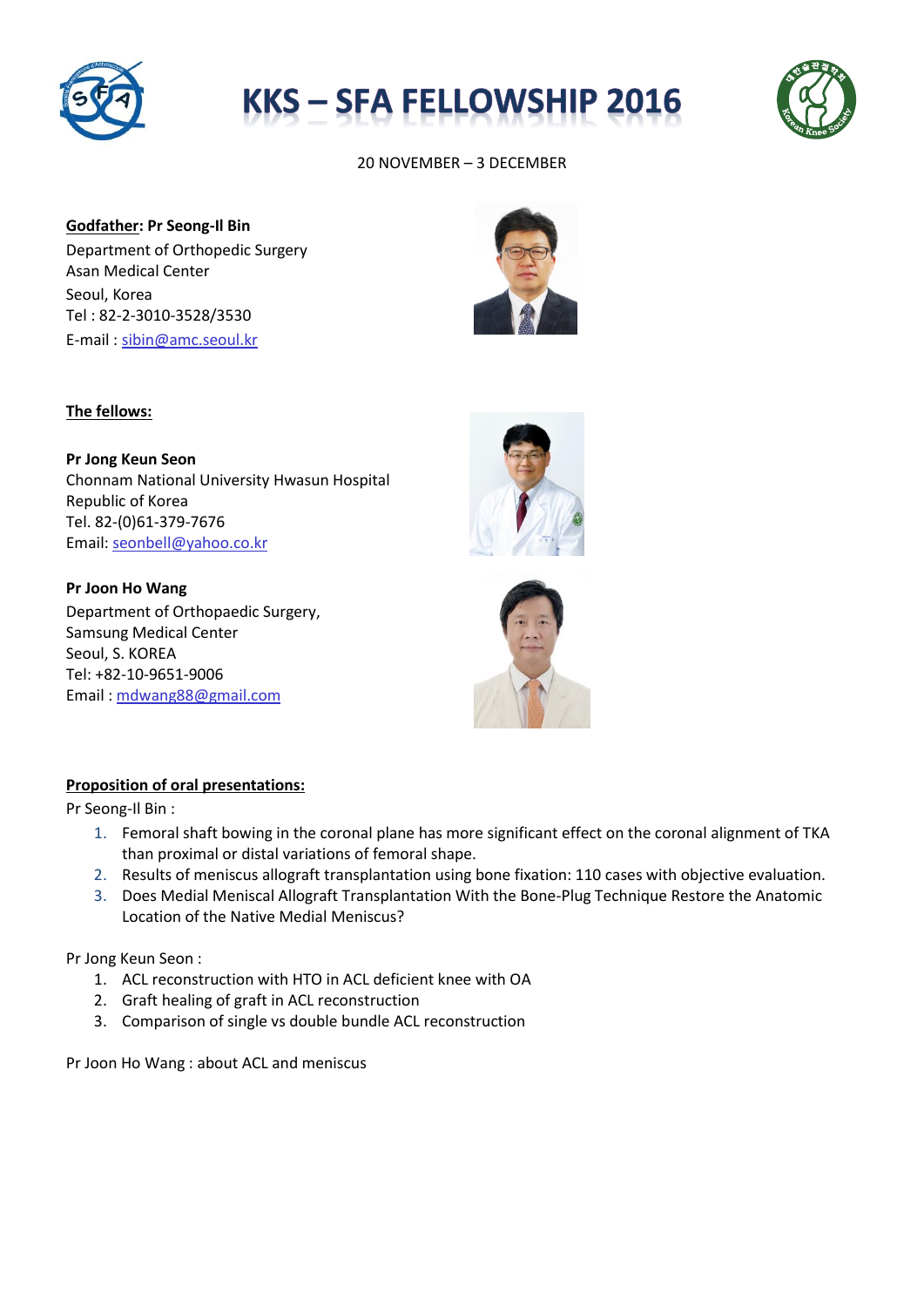# **MARSEILLE**

# **Sunday 20 November 2016 to Wednesday 23November 2016**



**HOSTS INFORMATION** : Drs T. Cucurulo, J-P Franceschi, M-L Louis, A. Sbihi ICOS – Clinique Juge, 118 rue Jean Mermoz, 13008 Marseille e.mail : [asbihi@gmail.com](mailto:asbihi@gmail.com) Mobile : +33 6 20 27 61 24

#### **HOTEL INFORMATION**

Hôtel Mercure Marseille Centre Prado Vélodrome 11 av de Mazargues - 13008 Marseille Phone : +33 4 96 20 37 37

#### **PROGRAM**

#### **Sunday 20 November 2016**

| $1h50$ pm | Arrival in Paris Charles de Gaulle and transfer to Marseille by train                                 |
|-----------|-------------------------------------------------------------------------------------------------------|
| 4h56 pm   | Departure from Charles de Gaulle 2 TGV to Marseille Saint Charles – arrival 20h46                     |
| 20h46 pm  | Pick up at the train station Marseille St Charles by Dr Abdou Sbihi and transfer to the Hôtel Mercure |

#### **Monday 21 November 2016**

| 7h00 am  | Transfer to the ICOS centre (50 meters walking distance)            |
|----------|---------------------------------------------------------------------|
| 7h15 am  | Welcome breakfast at ICOS centre (463 rue Paradis, 13008 Marseille) |
|          | With Dr Franceschi, Aswad, Sbihi, Cucurulo & Mme Richardet          |
| 7h45 am  | OR with Dr Franceschi et Cucurulo                                   |
| 12h30 am | Lunch at ICOS centre                                                |
| 2h00 pm  | OR with Dr R. Aswad (upper limb) and A. Sbihi (lower limb)          |
| 7h30 pm  | Diner at the Restaurant la Villa (rue Jean Mermoz, Marseille)       |
|          |                                                                     |

#### **Tuesday 22 November 2016**

| 8h00 am  | OR with Dr Cermolacce (foot) |
|----------|------------------------------|
| 12h30 am | Lunch at ICOS centre         |
| 2h00 pm  | OR with Dr A. Sbihi          |

#### **Wednesday 23 November 2016**

*8h00 am-1h00 pm* OR with Dr J-P Franceschi, R. Aswad & M-L Louis and lunch at ICOS centre *6h14 pm* Departure from Marseille Saint Charles to Lyon Part Dieu – arrival 19h54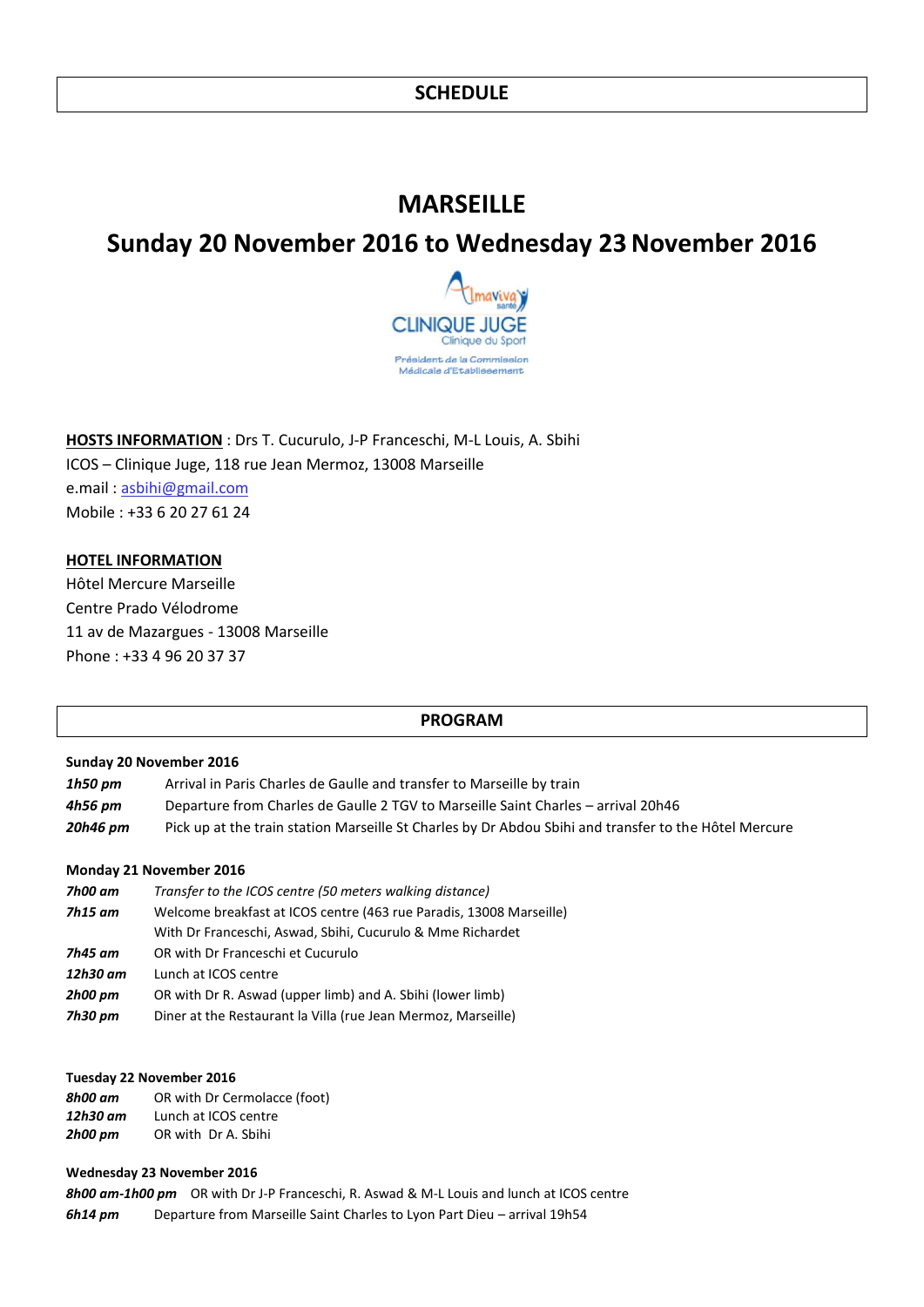**LYON**

# 23<sup>rd</sup> to 30<sup>th</sup> November 2016



#### **HOSTS INFORMATION**

**Professor Philippe NEYRET MD, Professor Elvire SERVIEN MD PhD, Professor Sébastien LUSTIG MD, PhD** 

Groupement Hospitalier Nord - Centre Albert Trillat - University Center 103 grande rue de la Croix-Rousse - 69004 LYON - France email: elvire.servien@chu-lyon.fr Mobile: +33 6 80 67 11 85

#### **Doctor Michel BONNIN, MD, Doctor Bertrand SONNERY-COTTET, MD, Doctor Jean-Marie FAYARD, MD, Doctor Mathieu THAUNAT, MD**

Centre Orthopédique Paul Santy 24 avenue Paul Santy - 69008 LYON - France email: mathieuthaunat@yahoo.fr Mobile: +33 6 26 02 57 04

#### **LYSKS Scientific secretary:**

Florence BONDOUX - flo.bondoux@orange.fr Ph: +33 472 07 62 22 Mobile: +33 632071990

#### **HOTEL INFORMATION**

Globe et Cecil 21 rue Gasparin – 69002 LYON Phone: +33 478 42 58 95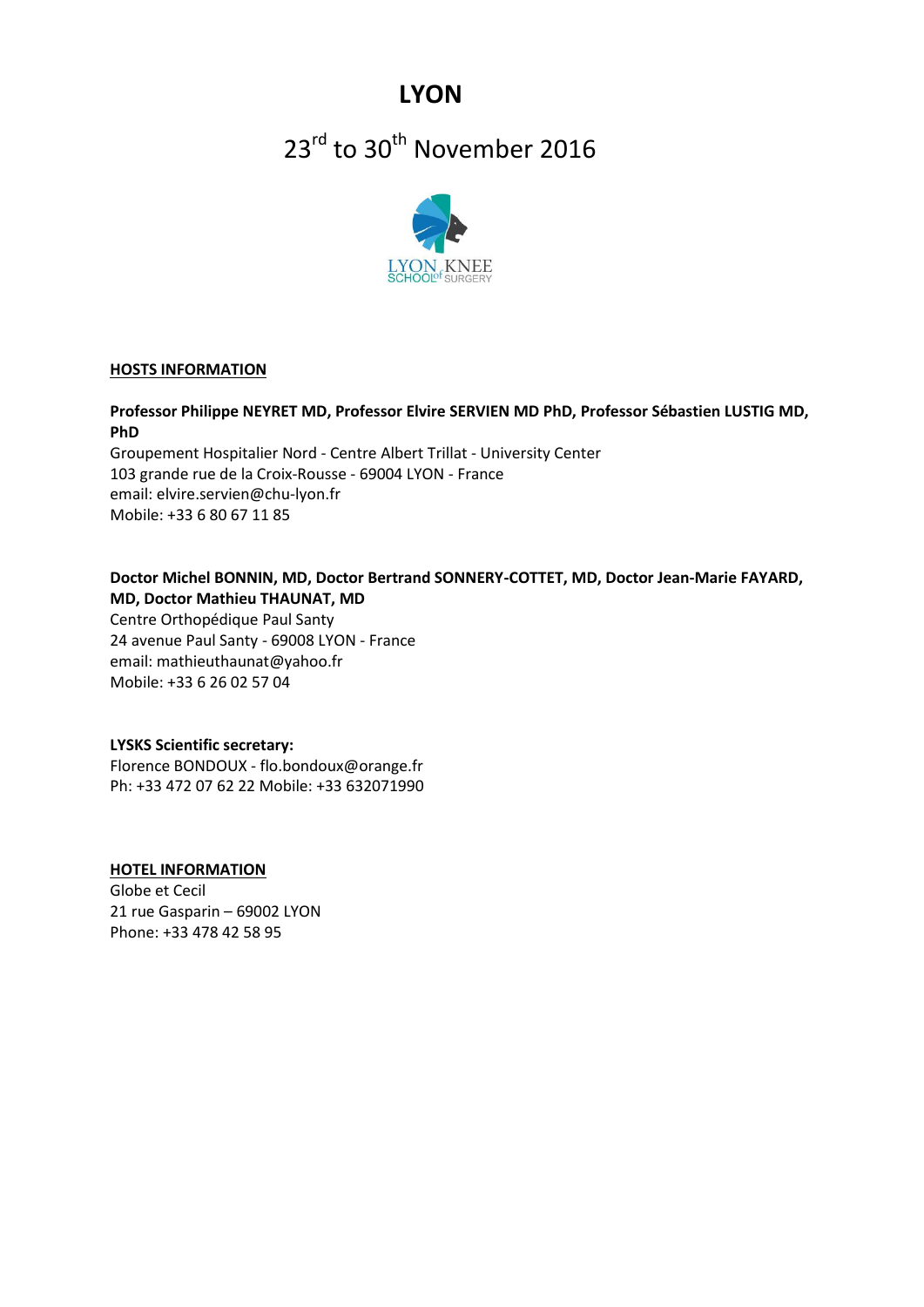| CENTRE ORTHOPEDIQUE PAUL SANTY - HÔPITAL PRIVE JEAN MERMOZ    |                                                                                                                                                        |                             |  |  |
|---------------------------------------------------------------|--------------------------------------------------------------------------------------------------------------------------------------------------------|-----------------------------|--|--|
|                                                               | <b>Wednesday 23 November 2016</b>                                                                                                                      |                             |  |  |
| WELCOME AT Railway Station Lyon Part Dieu at 7.54 pm TGV 5180 |                                                                                                                                                        |                             |  |  |
|                                                               | Pick-up by Mathieu Thaunat<br>Transfer to the hotel Hotel GLOBE ET CECIL                                                                               |                             |  |  |
|                                                               |                                                                                                                                                        |                             |  |  |
|                                                               | Welcome cocktail at the hotel                                                                                                                          |                             |  |  |
| Thursday 24 November 2016                                     |                                                                                                                                                        |                             |  |  |
| 6.40 am<br>$7:00$ am                                          | Transportation by a taxi driver from the hotel to the hospital<br>Hôpital Privé Jean Mermoz                                                            |                             |  |  |
|                                                               | Knee surgery - M. Bonnin, JM Fayard                                                                                                                    | Casual dressed              |  |  |
| $8:00$ pm                                                     | Dinner at Marguerite Restaurant                                                                                                                        |                             |  |  |
|                                                               | Friday 25 November 2016                                                                                                                                |                             |  |  |
| 6.40 am<br>$7:00$ am                                          | Transportation by a taxi driver from the hotel to the hospital<br>Hôpital Privé Jean Mermoz                                                            |                             |  |  |
|                                                               | Knee surgery - M. Thaunat                                                                                                                              | <b>Smart Casual dressed</b> |  |  |
|                                                               |                                                                                                                                                        |                             |  |  |
| 5:00 pm<br>7.30 pm                                            | <b>SCIENTIFIC SESSION - Centre Orthopedique Paul Santy</b><br>3rd Floor - Meeting Room                                                                 |                             |  |  |
| 8:00 pm                                                       | Dinner at ORSI Restaurant                                                                                                                              |                             |  |  |
| <b>Saturday 26 November 2016</b><br>Free time                 |                                                                                                                                                        |                             |  |  |
| $1.10\,$ pm<br>$2.00$ pm                                      | Departure of Pr Bin: Transportation by a taxi driver from the hotel to Lyon Part Dieu<br>Train TGV 9866 - to Charles de Gaulle 2 TGV - arrival 4h02 pm |                             |  |  |

**PROGRAM**

9h00 pm Departure from Paris Charles de Gaulle to Seoul

#### *CENTRE ALBERT TRILLAT – GROUPEMENT HOSPITALIER LYON NORD*

#### **Sunday 27 November 2016**

Free time

#### **Monday 28 November 2016**

- *7:30 am Pick up at the Hotel at by the University's Fellows*
- 8:00 am **University Centre - Centre Albert Trillat** Casual dressed Knee surgery - E. Servien, S. Lustig
- 8:00 pm Dinner at Café Comptoir ABEL

## **Tuesday 29 November 2016**

- *7:30 am Pick up at the Hotel at by the University's Fellows*
- 8:00 am **University Centre Centre Albert Trillat** Smart Casual dressed Knee surgery - Ph. Neyret
- 

8:00 pm Dinner at LE CARO Restaurant